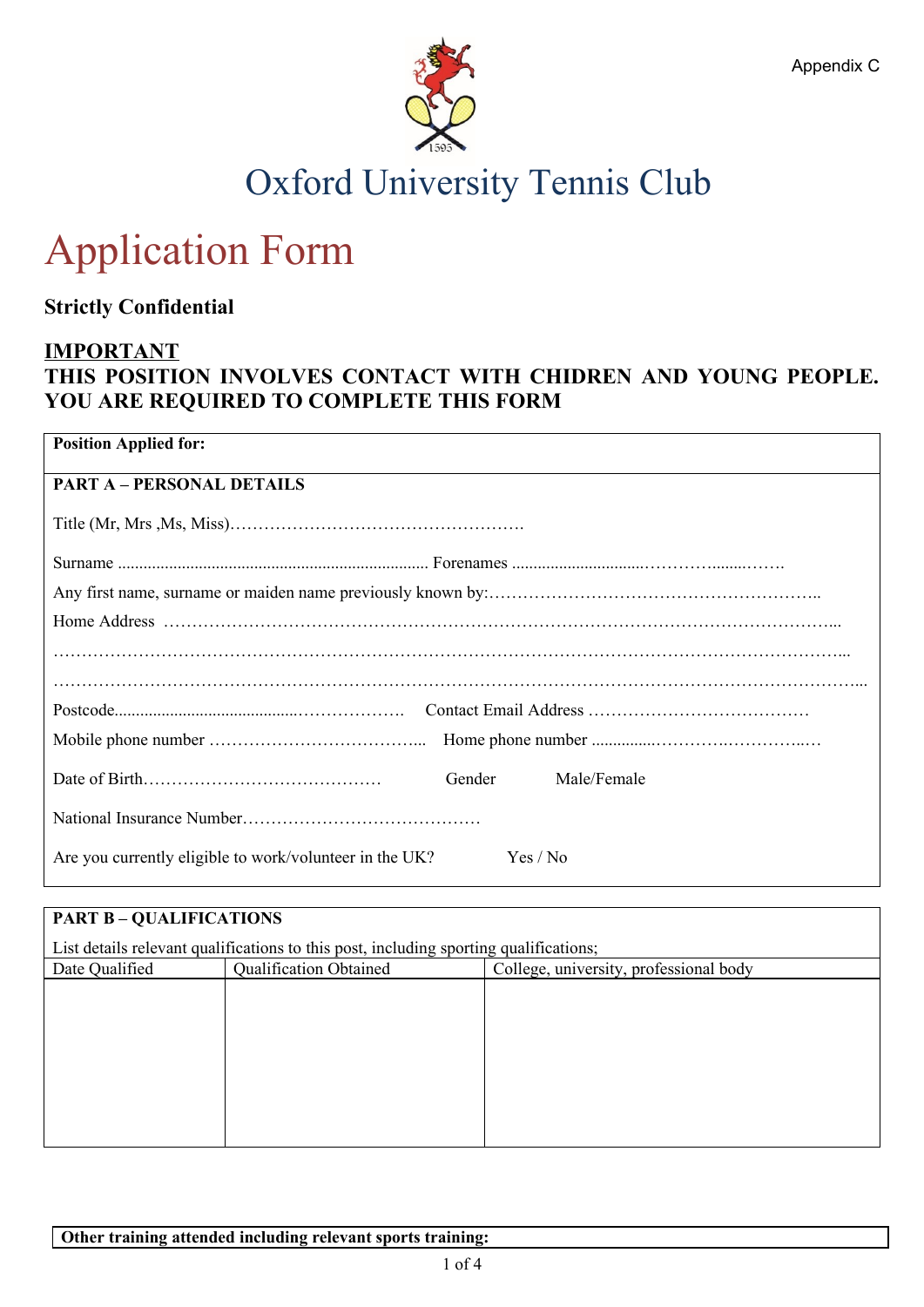| Date | Details                                                                    |
|------|----------------------------------------------------------------------------|
|      |                                                                            |
|      |                                                                            |
|      |                                                                            |
|      |                                                                            |
|      |                                                                            |
|      | Membership details of any professional bodies including membership number: |
|      |                                                                            |
|      |                                                                            |
|      |                                                                            |
|      |                                                                            |

| <b>PART C - CURRENT EMPLOYMENT</b> |                   |
|------------------------------------|-------------------|
| <b>Current Occupation</b>          | <b>Start Date</b> |
|                                    |                   |
|                                    |                   |
| <b>Name of Organisation</b>        | <b>Job Title</b>  |
|                                    |                   |
|                                    |                   |
| <b>Address and Postcode</b>        |                   |

**Telephone Number**

**Brief Description of your role and duties**

**Previous Experience relevant to this post**:

#### **PART D – PAST EMPLOYMENT**

| Name of      | <b>Dates</b> | <b>Position held</b> | <b>Relevant Experience</b> |
|--------------|--------------|----------------------|----------------------------|
| Organisation |              |                      |                            |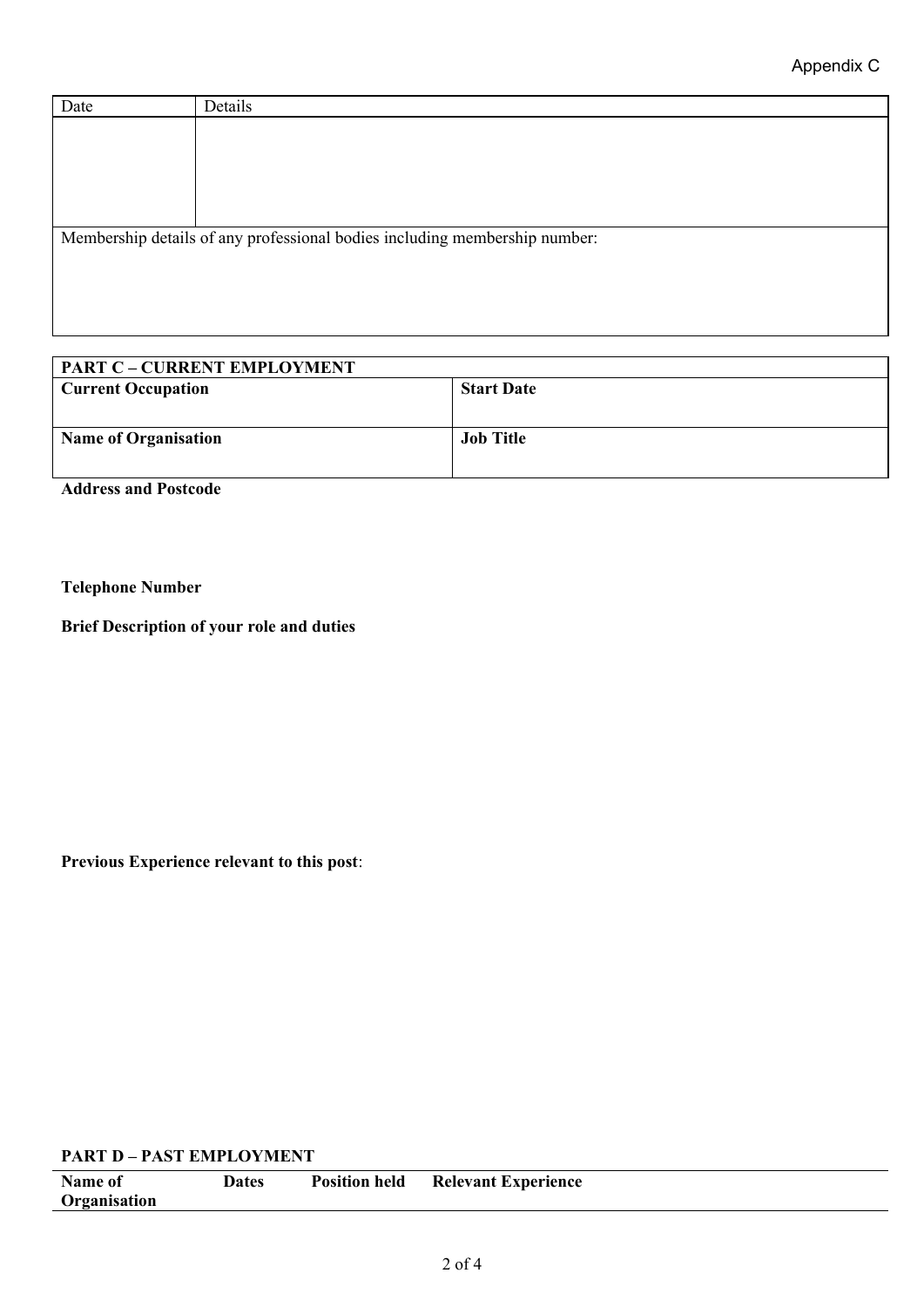#### **PART E**

**Please provide information on your reasons for applying for this role:**

#### **PART F – REFERENCES**

Please give the names, addresses and status of two referees, who can comment on your work performance and verify your record in relation to working with young people. Neither referee can be related to you. You must have known